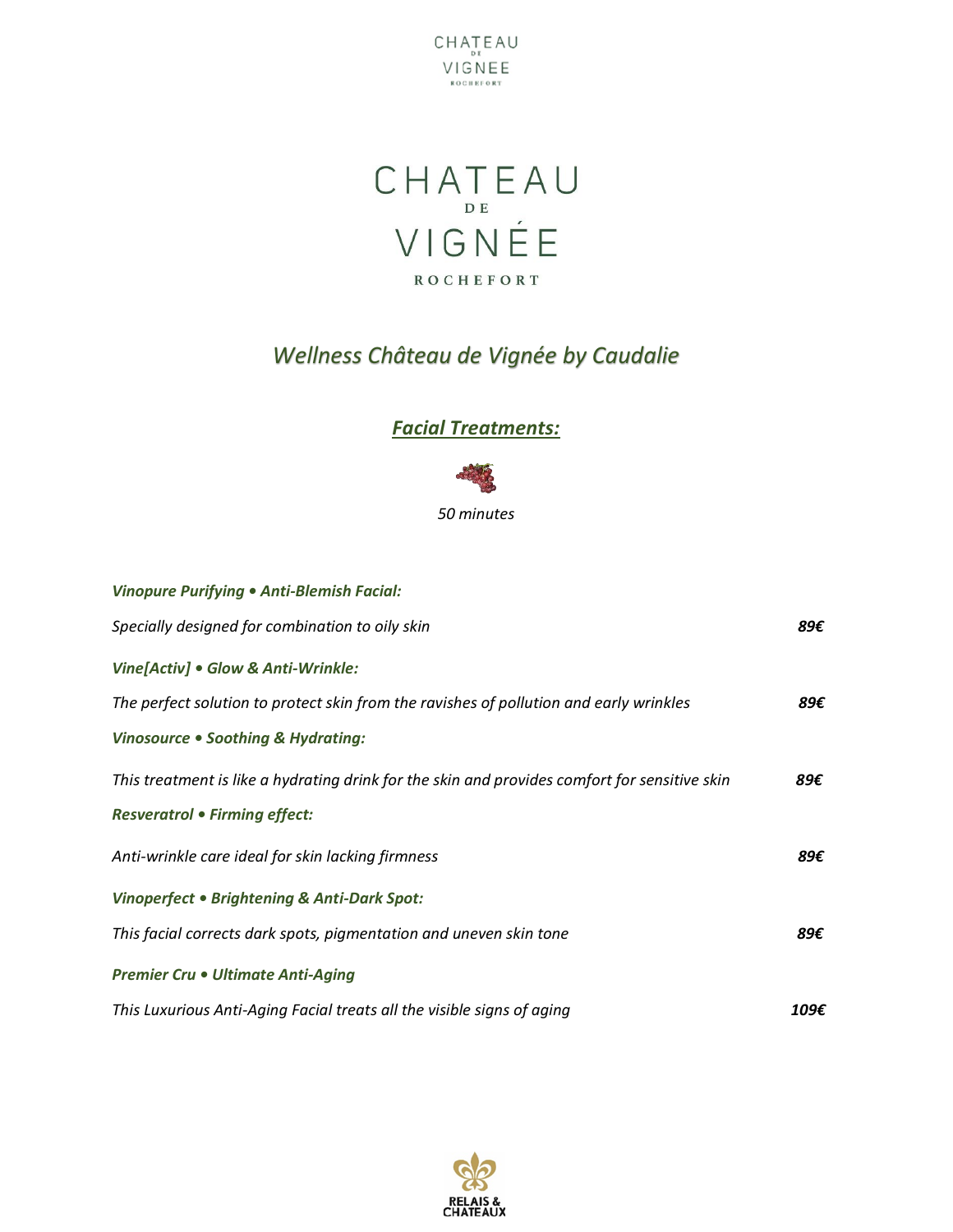

## *Facial rituals : 129€*

#### *80 minutes*



*Treatments combining effectiveness and well-being for visible results*

*Beyond the face: hands, trapezius, scalp and feet are massaged for complete relaxation.*

*Moisturizing, anti-wrinkle or radiance, your therapist will recommend the most suitable treatment for your skin type.* 

*Vinopure Purifying • Anti-Blemish Facial:*

*Specially designed for combination to oily skin* 

*Vine[Activ] • Glow & Anti-Wrinkle:*

*The perfect solution to protect skin from the ravishes of pollution and early wrinkles* 

*Vinosource • Soothing & Hydrating:*

*This treatment is like a hydrating drink for the skin and provides comfort for sensitive skin* 

*Resveratrol • Firming effect:* 

*Anti-wrinkle care ideal for skin lacking firmness* 

*Vinoperfect • Brightening & Anti-Dark Spot:*

*This facial corrects dark spots, pigmentation and uneven skin tone* 

*Premier Cru • Ultimate Anti-Aging:*

*This Luxurious Anti-Aging Facial treats all the visible signs of aging* 

### *The ritual of the 1er Cru 149€*

*80 minutes*



*This advanced facial uses a combination of targeted pressure application and gentle massage techniques deliver exceptional results. Skin feels firmer, wrinkles and fine lines are smoothed, and radiance is restored.*

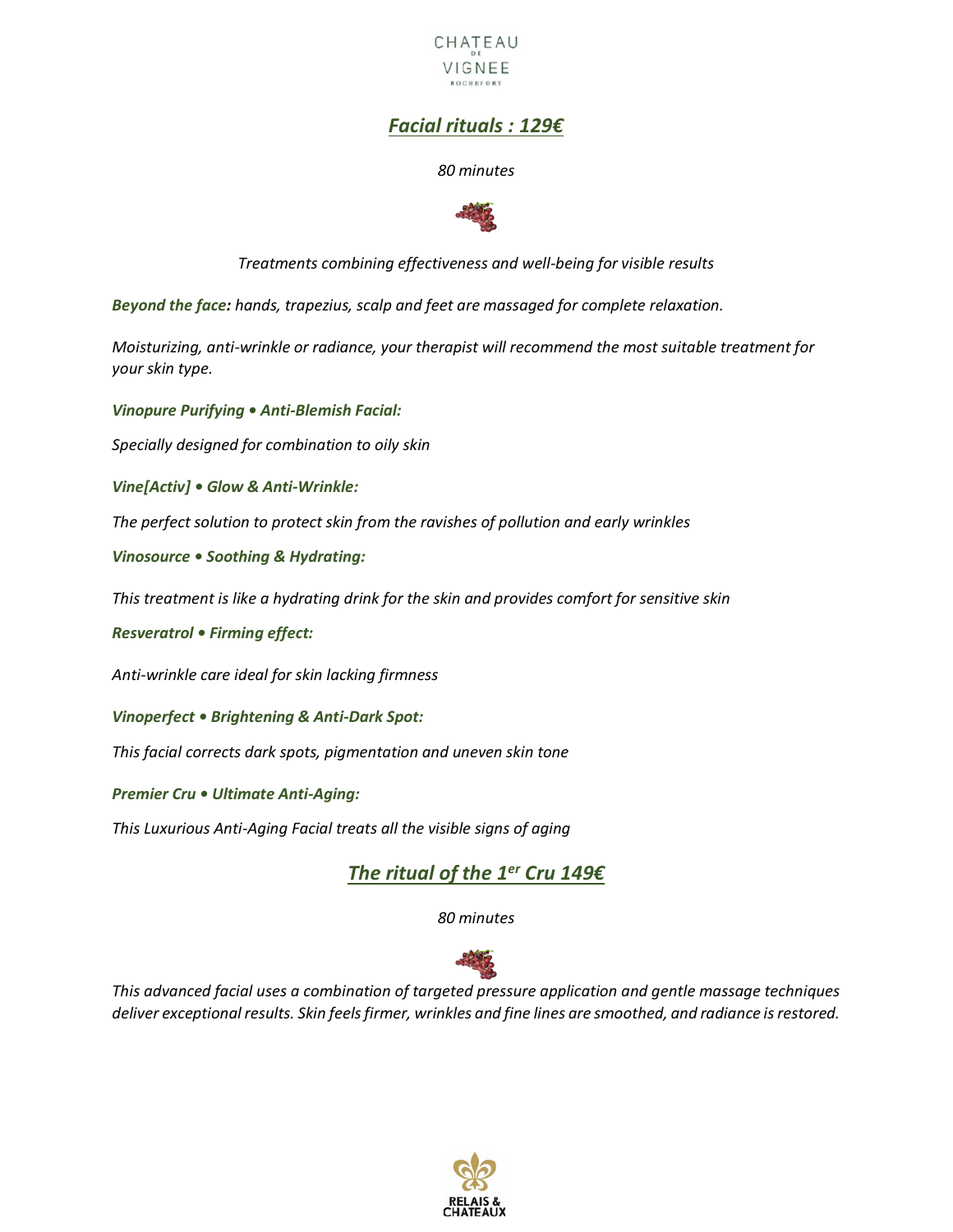

### *Body Treatments*

#### *50 minutes*



#### *Divine Oil Body Treatment:*

| Any tensions are relieved, and energies revitalized. A moment of total relaxation.  | 89€ |
|-------------------------------------------------------------------------------------|-----|
| <b>Vinosculpt Treatment:</b>                                                        |     |
| Visibly Firm & Lift your silhouette in just 50 minutes.                             | 89€ |
| <b>Crushed Cabernet Scrub &amp; Divine Oil Treatment:</b>                           |     |
| This body treatment starts by using a scrub and is followed with a relaxing massage | 89€ |

### *Body Rituals*

*80 minutes*



#### *A scrub followed by a massage : 128€*

*The treatment will start with a crushed cabernet scrub to prepare the skin for the treatment. All our massages are carried out with essential oils dans ultra-fine grape seed oil, known for its nourishing and softening properties.* 

*You can chose your modelling between :*

*Signature modelling : relaxing, moisturizing VinoSculpt modelling : Break up cellulite and tighten your skin*

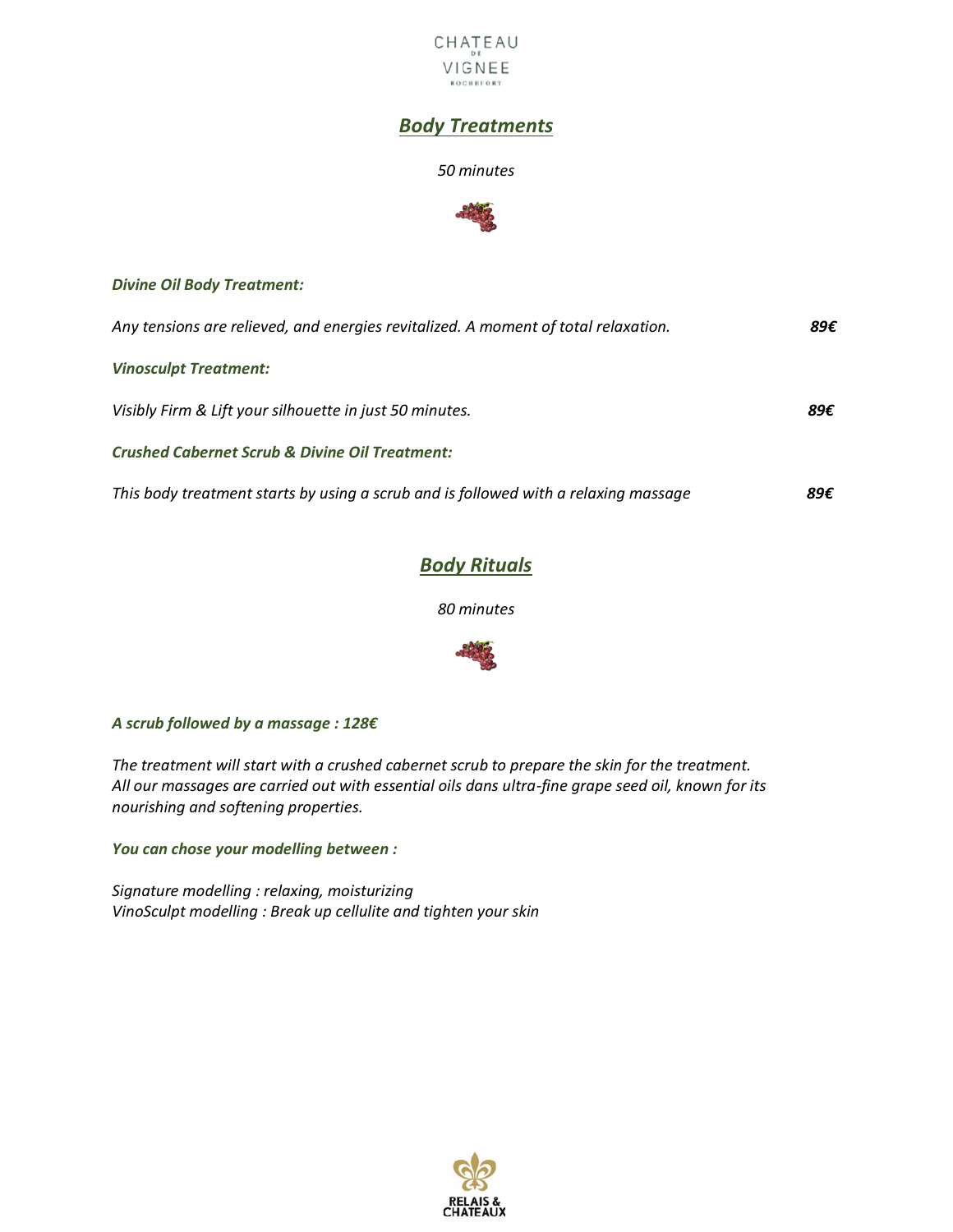

# *25 minutes for the best relaxation*



| <b>Express glow facial</b>             |     |
|----------------------------------------|-----|
| Restore your skin's radiance           | 59€ |
| <b>Back/neck massage</b>               |     |
| Back/neck massage with Divine Oil      | 50€ |
| <b>Cranial massage</b>                 |     |
| We massage the face and skull          | 50€ |
| Leg massage                            |     |
| Lymphatic drainage or relaxing massage | 50€ |
| <b>Foot massage</b>                    |     |
| Relaxing foot and calf massage         | 50€ |